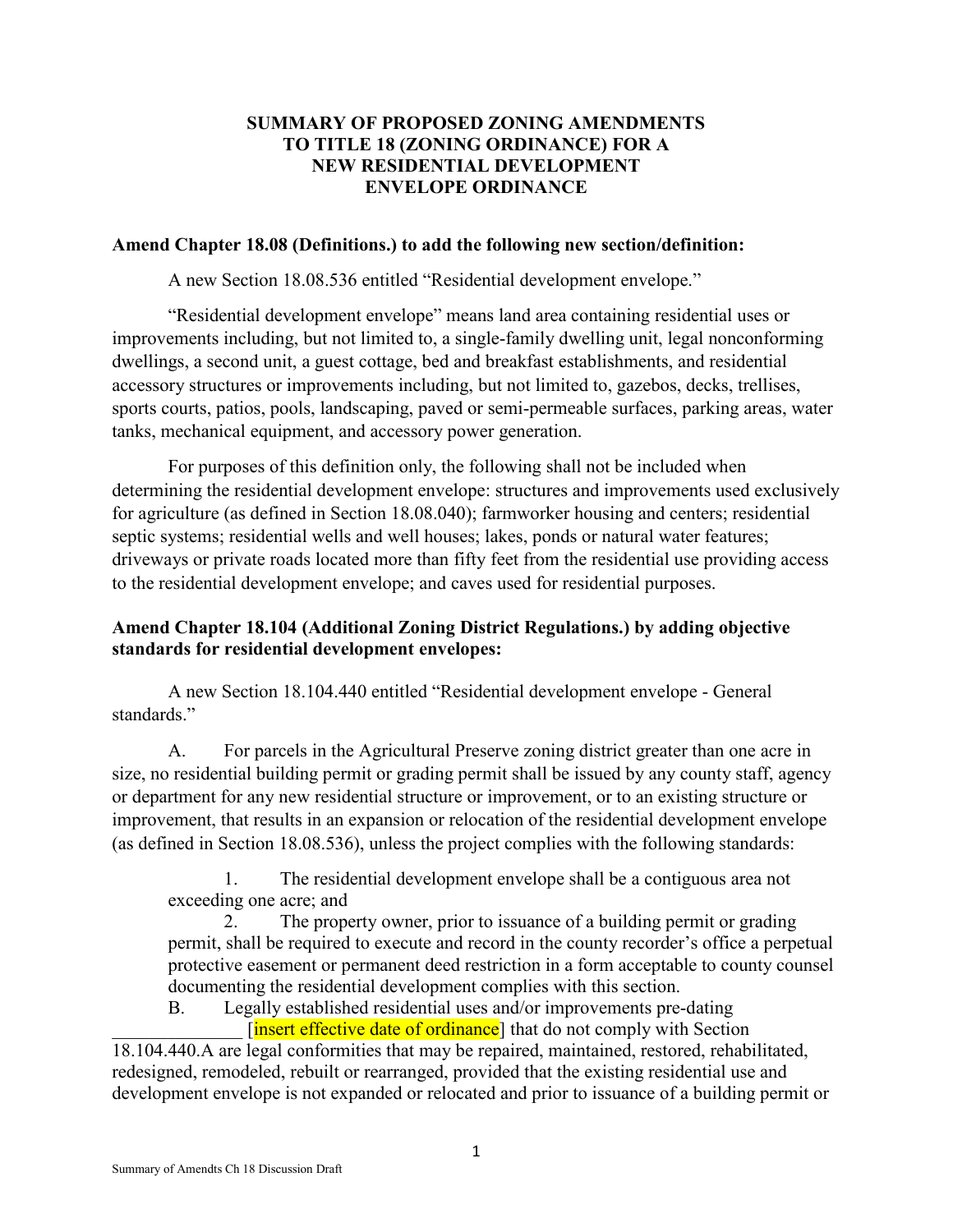grading permit, a perpetual protective easement or permanent deed restriction in a form acceptable to county counsel is executed and recorded in the county recorder's office.

C. Parcels in the Agricultural Preserve zoning district containing residential structures and/or uses pursuant to subsection (B) of this section may relocate and/or expand the preexisting residential development envelope, upon grant of a use permit by the zoning administrator, if after a public hearing, the zoning administrator makes all of the findings in Sections 18.124.010 and 18.104.442 of this code.

D. Notwithstanding subsection (A) of this section, non-contiguous residential development envelopes not exceeding one acre in aggregate area shall be permitted where a contiguous residential development envelope is precluded by one or more of the following natural or legal constraints:

1. Slopes greater than 30% as determined per the methodology in Section 18.108.060 (C);

2. Stream, wetland or municipal reservoir setbacks as set forth in Sections 18.108.025, 18.108.026 and subsection (G) of 18.108.027;

3. A floodway pursuant to Section 16.04.560 (Floodplain Management.); or

4. Public or private easements that prohibit those residential improvements or uses included within the residential development envelope (as defined in Section 18.08.536).

E. Residential development envelopes may be relocated or expanded provided that the contiguous area of the relocated or expanded residential development envelope does not exceed one acre, and they comply with subsections  $(A)(1)$  and  $(A)(2)$  of this section.

F. The total residential development envelope shall be determined in conjunction with any residential building permit or grading permit for a residential structure or site improvement by calculating the total contiguous surface area occupied by residential structures and improvements as defined in Section 18.08.536.

Except as provided in subsection  $(B)$  of this section, extant residential structures or improvements that will not be included within a residential development envelope shall be removed, or repurposed to one of the uses allowed either with or without a use permit in the Agricultural Preserve zoning district prior to issuance of any permit prescribed under subsection (A) of this section.

### **A new Section 18.104.442 entitled "Residential development envelope – Use permit findings."**

New or existing residential development envelopes in the Agricultural Preserve zoning district that do not meet all of the standards set forth in Section 18.104.440 (Residential development envelope – General standards.) may be approved by the zoning administrator if, after a public hearing, the zoning administrator makes all of the findings in this section and in Section 18.124.070 of this code.

A. Approval of the residential development envelope would not result in significant unmitigated environmental impacts;

B. The residential development envelope is not visible from a public road, or if it is visible the residential development envelope includes features that predominately screen structures and improvements from the public road;